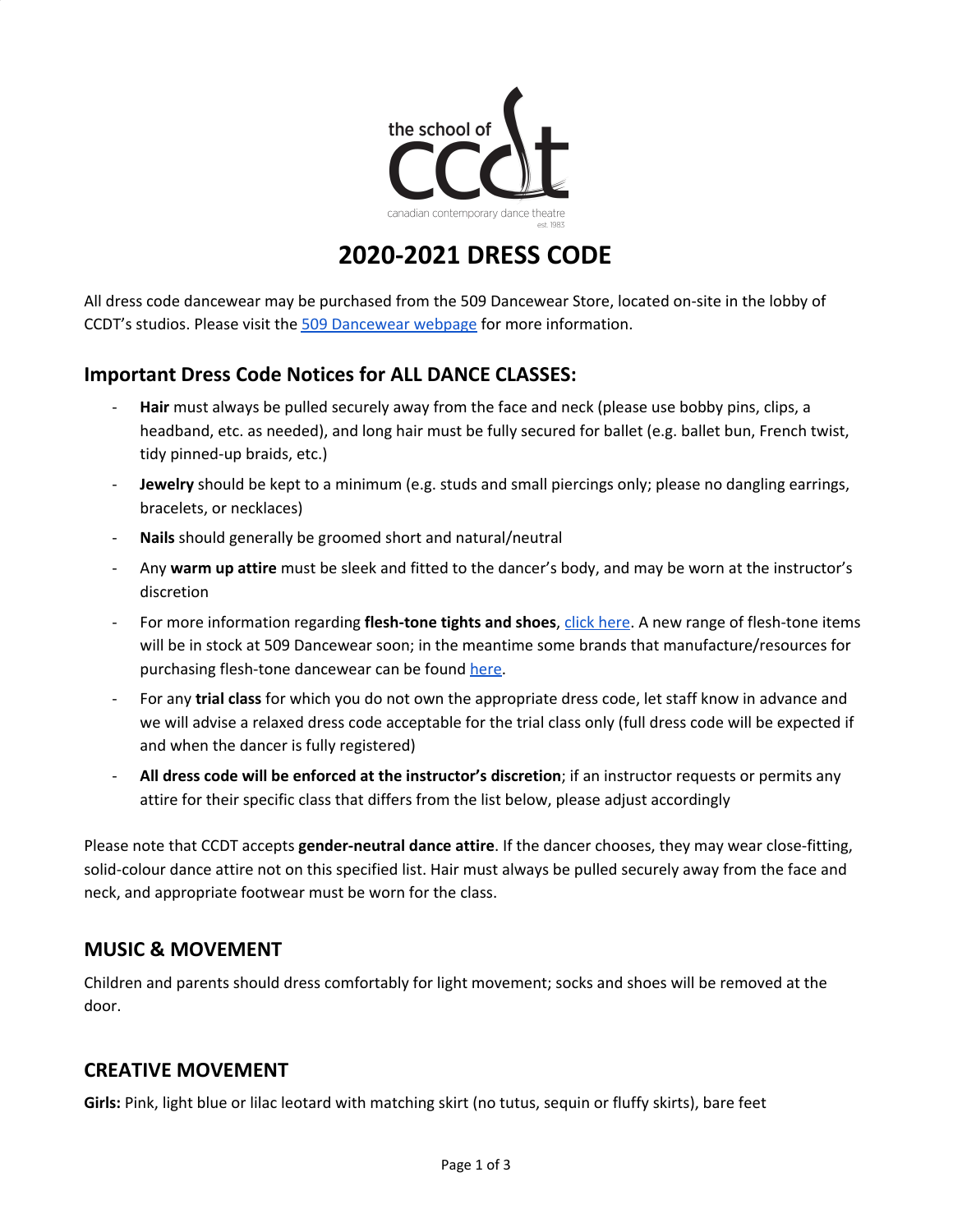**Boys:** White short-sleeved tee-shirt, solid-coloured shorts, bare feet

### **PRE-PRIMARY & PRIMARY BALLET**

**Girls:** Lilac leotard with matching skirt (no tutus, sequin or fluffy skirts), pink or flesh-tone ballet tights, pink or flesh-tone full-soled ballet slippers

**Boys:** White short-sleeved t-shirt, solid-coloured shorts, white ankle socks & white full-soled ballet shoes

### **RAD BALLET**

Some tutorials for making a ballet bun and other ballet hairstyles:

How To Make A [Ballet](https://www.pdedancesupplies.com/pages/how-to-make-a-ballet-bun) Bun How To Do A Dance Bun on [Natural](https://www.youtube.com/watch?v=Ef0AW8oPLag) Afro Hair [French](https://www.youtube.com/watch?v=L2JOnRG5nPI) Roll, Ballet Bun, Halo Bun French Twist, Ballet Bun, [Braided](https://www.youtube.com/watch?v=LZWaqNi0o3w) Bun, High Bun Ballet [Hairstyles](https://www.youtube.com/watch?v=FQmGh_RBp0c) for Short Hair [Many more ideas, tutorials, and videos can be found by searching Google, YouTube, Instagram, etc.]

#### **Grade I Ballet**

**Girls:** Lilac leotard with matching waist elastic, pink or flesh-tone ballet tights, pink or flesh-tone full-soled ballet slippers, black low-heeled character shoes, character skirt

**Boys:** White short-sleeved t-shirt, solid-coloured shorts, white ankle socks & white full-soled ballet shoes

#### **Grades II & III Ballet**

**Girls:** Navy leotard with matching waist elastic, pink or flesh-tone ballet tights, pink or flesh-tone full-soled ballet slippers, black low-heeled character shoes, character skirt

**Boys:** White short-sleeved t-shirt, black or navy leggings, white ankle socks & white full-soled ballet shoes, boys' character shoes

#### **Grades IV & V Ballet**

**Girls:** Burgundy leotard with matching waist elastic, pink or flesh-tone ballet tights, pink or flesh-tone full-soled ballet slippers, black Cuban-heeled character shoes, character skirt

**Boys:** White short-sleeved t-shirt, black or navy leggings, white ankle socks & white full-soled ballet shoes, boys' character shoes

#### **Intermediate Foundation, Intermediate, Advanced Foundation, Advanced I & II Ballet**

**Girls:** Leotard (any style/colour), pink or flesh-tone tights, pink or flesh-tone split-sole ballet slippers

**Boys:** Fitted t-shirt or tank top (any solid colour), black or navy boys'/men's ballet tights or leggings (footed or footless) with black, white or flesh-tone split-sole ballet slippers